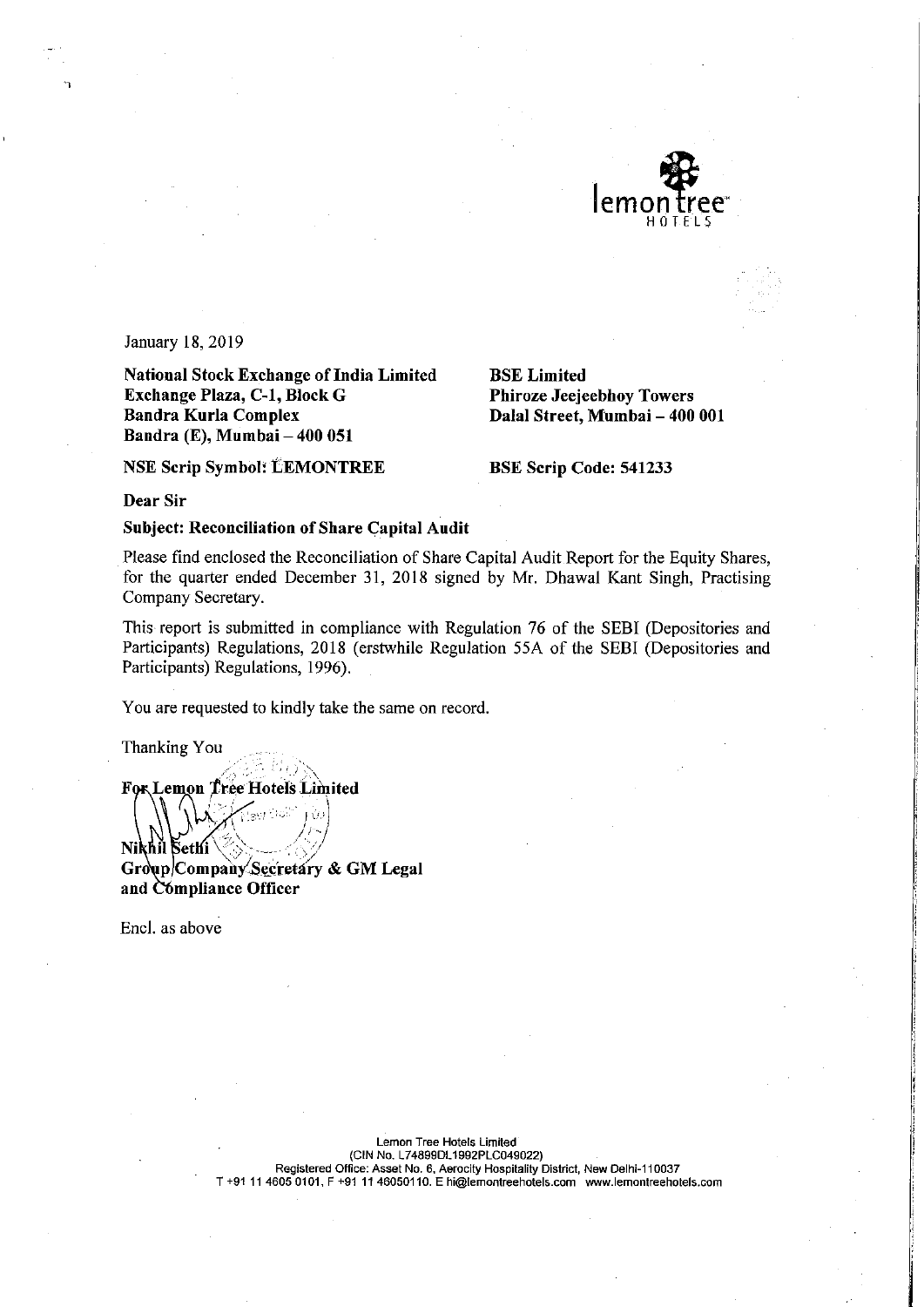## D.S. HSSOCIATES<br>Company Secretaries

| $\mathbf{I}$ .   | For Quarter Ended                                                           | 31 <sup>st</sup> December, 2018             |                                             |  |
|------------------|-----------------------------------------------------------------------------|---------------------------------------------|---------------------------------------------|--|
| 2.               | <b>ISIN</b>                                                                 | INE970X01018                                |                                             |  |
| $\overline{3}$ . | Face Value                                                                  | Rs.10/-                                     |                                             |  |
| 4.               | Name of the Company                                                         | Lemon Tree Hotels Limited                   |                                             |  |
| 5.               | Registered Office Address                                                   |                                             | Asset No. 6, Aerocity Hospitality District, |  |
|                  |                                                                             |                                             | IGI Airport, New Delhi-110037               |  |
| 6.               | Correspondence Address                                                      | Asset No. 6, Aerocity Hospitality District, |                                             |  |
|                  |                                                                             | IGI Airport, New Delhi-110037               |                                             |  |
| 7 <sub>1</sub>   | Telephone No. and Fax No.                                                   | Tel No: 011-46050101                        |                                             |  |
|                  |                                                                             | Fax: 011-46050110.                          |                                             |  |
| 8.               | Email Address                                                               | sectdeptt@lemontreehotels.com               |                                             |  |
| 9.               | Name of the Stock Exchanges where the                                       | <b>BSE</b> Limited                          |                                             |  |
|                  | Company's Securities are Listed                                             | National Stock Exchange of India Limited    |                                             |  |
| 10.              | <b>Issued Capital</b>                                                       | No. of Shares                               | % of Total Issued                           |  |
|                  |                                                                             |                                             | Capital                                     |  |
|                  |                                                                             |                                             |                                             |  |
|                  |                                                                             | 79, 22, 46, 464                             | 100.00%                                     |  |
| 11.              | Listed Capital (Exchange wise) - BSE                                        | 79,22,46,464                                | 100.00%                                     |  |
|                  | (As per Company's Records) - NSE                                            | 79,22,46,464                                | 100.00%                                     |  |
| 12.              | Held IN DEMAT Form in CDSL                                                  | 3,23,08,802                                 | 4.08%                                       |  |
| 13.              | Held IN DEMAT Form in NSDL                                                  | 60,25,17,205                                | 76.05%                                      |  |
| 14.              | Physical                                                                    | 15,74,20,457                                | 19.87%                                      |  |
| 15.              | Total No. of Shares $(12+13+14)$                                            | 79, 22, 46, 464                             | 100.00%                                     |  |
| 16.              | Reason for Difference if Any, between                                       | NA.                                         | N.A.                                        |  |
|                  | (10&11), (10&15), (11&15)                                                   |                                             |                                             |  |
| 17 <sub>1</sub>  | Certifying the Details Of Changes In Share Capital During The Quarter Under |                                             |                                             |  |
|                  | Consideration                                                               |                                             |                                             |  |
|                  | As per Table                                                                |                                             |                                             |  |

## RECONCILIATION OF SHARE CAPITAL AUDIT

Whether In-prin.appr.<br>pending for Listed On Whether No. of Applied/ Particulars Intimated Stock Ex. Intimated Not Applied  $+ + +$ Shares SE(Names) to NSDL For Listing (Names) to CDSL  $N/A$  $\overline{N/A}$  $N/A$  $N/A$  $N/A$ N/A  $N/A$ 

\*\*\*Rights, Bonus, Preferential Issue, ESOPs, Amalgamation, Conversion, Buyback, Capital Reduction, Forfeiture Any Other (to Specify)

|     | Register of Members is Updated (Yes / No)     | Yes         |
|-----|-----------------------------------------------|-------------|
|     | (Not, Updated Upto Which Date)                |             |
| 19. | Reference of previous quarter with regards to | <b>N.A.</b> |
|     | excess dematerialized shares, if any.         |             |



CERTIFIED TRUE COPY

: A-233, Ground Floor, Bunkar Colony, Off. Ashok Vihar IV, Delhi — 110052 Phone : +91 11 27307634, 43085635 Mobile : +91 9212735635 E-mail : info@dsassociate.com Website: www.dsassociate.com